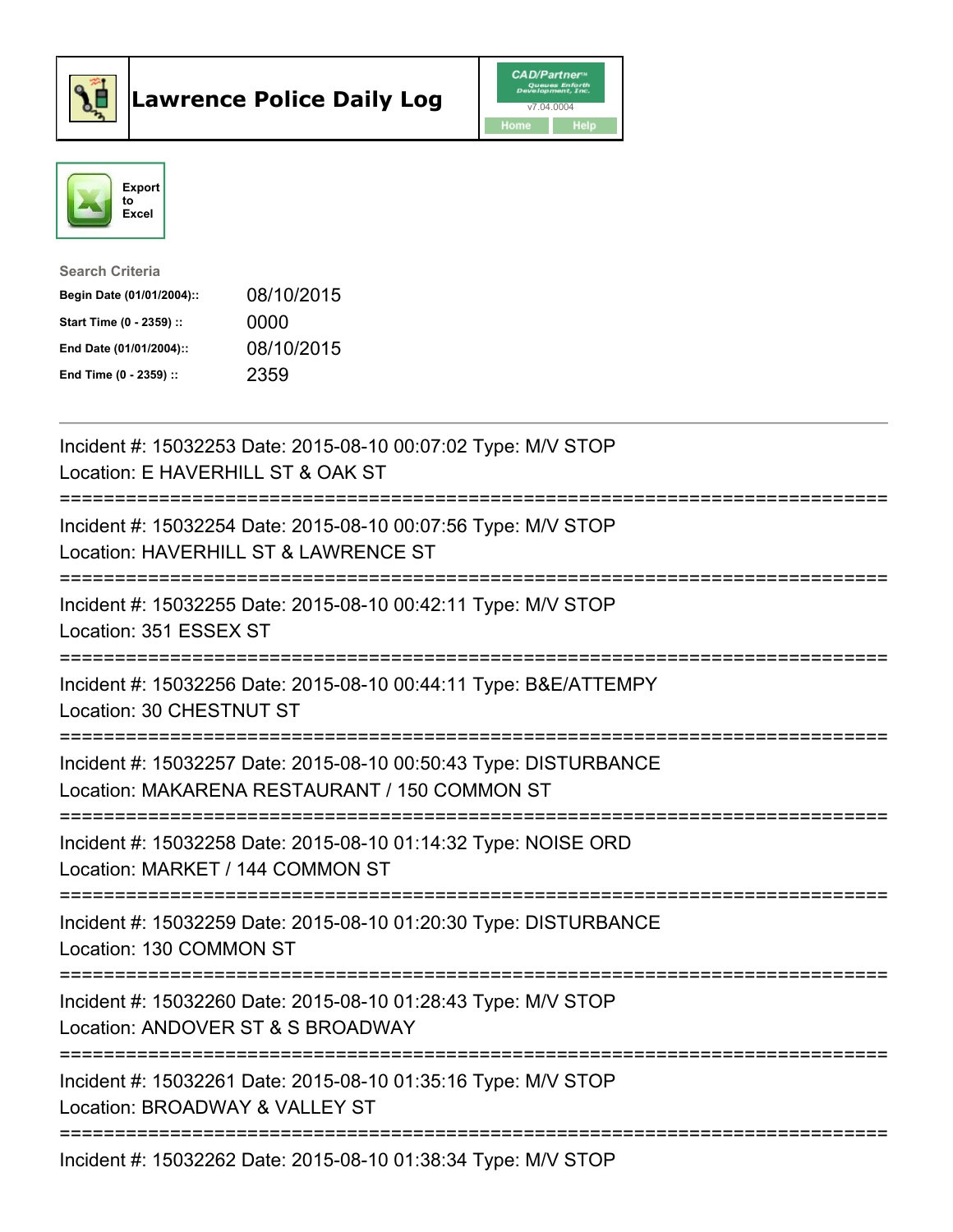Location: CLINTON CT & CROSS ST =========================================================================== Incident #: 15032263 Date: 2015-08-10 01:39:29 Type: SUS PERS/MV Location: 515 HAMPSHIRE ST =========================================================================== Incident #: 15032264 Date: 2015-08-10 01:42:03 Type: NOISE ORD Location: 14 WILLOW ST =========================================================================== Incident #: 15032265 Date: 2015-08-10 01:44:24 Type: TOW OF M/V Location: TRESPASS / 30 CHESTNUT ST =========================================================================== Incident #: 15032267 Date: 2015-08-10 01:49:38 Type: LOUD NOISE Location: 479 S BROADWAY =========================================================================== Incident #: 15032266 Date: 2015-08-10 01:49:55 Type: M/V STOP Location: BROADWAY & TREMONT ST =========================================================================== Incident #: 15032268 Date: 2015-08-10 01:51:45 Type: SUS PERS/MV Location: 62 BUTLER ST =========================================================================== Incident #: 15032269 Date: 2015-08-10 01:52:40 Type: M/V STOP Location: MYRTLE ST & SPRUCE ST =========================================================================== Incident #: 15032270 Date: 2015-08-10 01:56:13 Type: M/V STOP Location: MT VERNON ST & S BROADWAY =========================================================================== Incident #: 15032271 Date: 2015-08-10 02:04:45 Type: TOW OF M/V Location: TRESPASS / 17 CAMELLA TEOLI WY =========================================================================== Incident #: 15032272 Date: 2015-08-10 02:06:54 Type: M/V STOP Location: ESSEX ST & LAWRENCE ST =========================================================================== Incident #: 15032273 Date: 2015-08-10 02:18:04 Type: M/V STOP Location: FERRY ST & MANN ST =========================================================================== Incident #: 15032274 Date: 2015-08-10 02:21:00 Type: TOW/REPOSSED Location: 30 TRINITY ST =========================================================================== Incident #: 15032275 Date: 2015-08-10 02:37:12 Type: NOISE ORD Location: 28 BIRCH ST =========================================================================== Incident #: 15032276 Date: 2015-08-10 03:40:44 Type: CK WELL BEING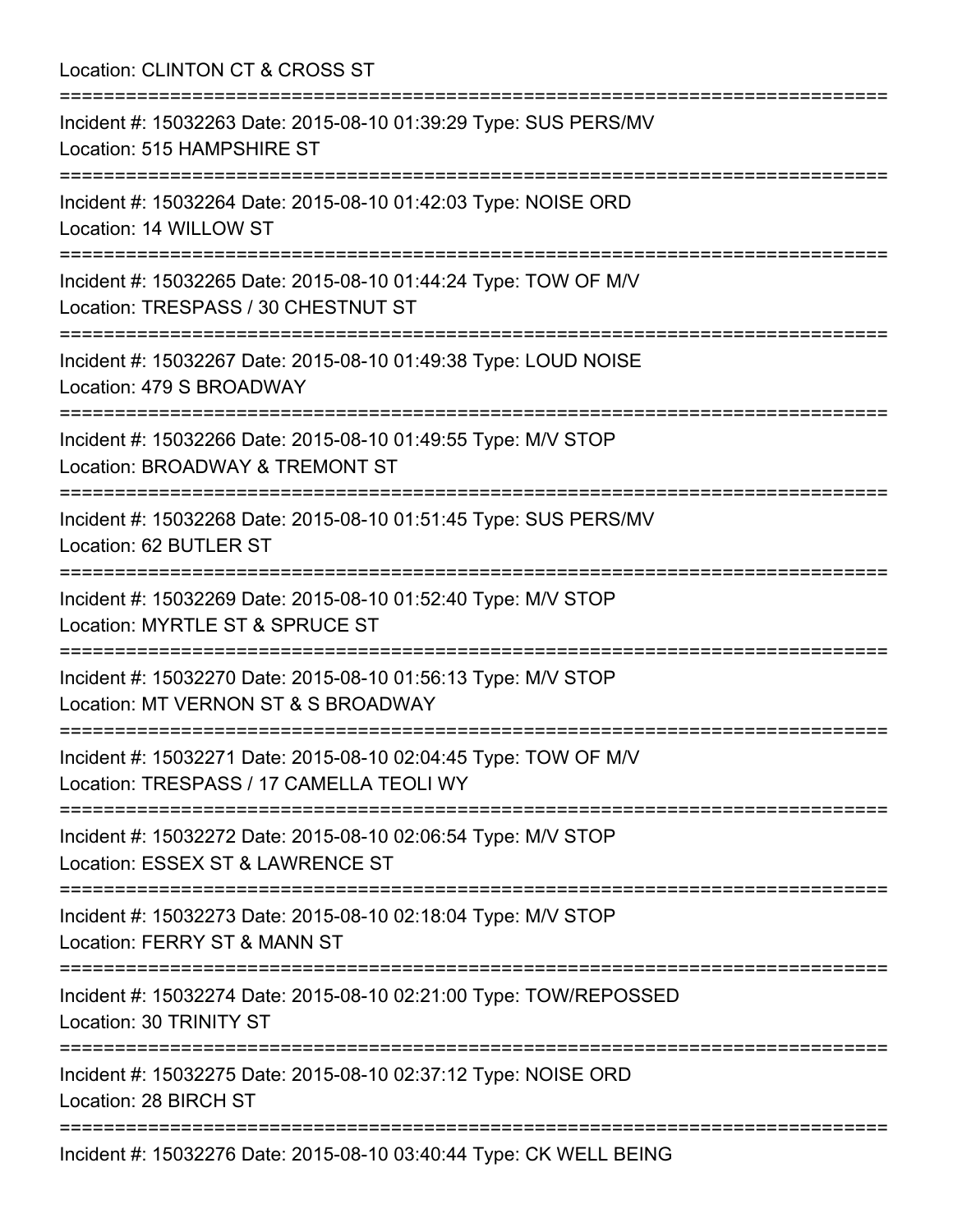| Incident #: 15032277 Date: 2015-08-10 03:52:09 Type: DOMESTIC/PROG<br>Location: 7 LENOX ST FL 2<br>================================ |
|-------------------------------------------------------------------------------------------------------------------------------------|
| Incident #: 15032278 Date: 2015-08-10 04:02:55 Type: A&B PAST<br>Location: 302 LAWRENCE ST                                          |
| Incident #: 15032279 Date: 2015-08-10 04:51:31 Type: ASSSIT AMBULANC<br>Location: 61 OLIVE AV                                       |
| Incident #: 15032280 Date: 2015-08-10 06:25:02 Type: ASSSIT AMBULANC<br>Location: 83 COOLIDGE ST                                    |
| Incident #: 15032281 Date: 2015-08-10 06:35:40 Type: SUICIDE ATTEMPT<br>Location: 1 GENERAL ST                                      |
| Incident #: 15032282 Date: 2015-08-10 06:50:18 Type: B&E/PAST<br>Location: 34 GROTON ST                                             |
| Incident #: 15032283 Date: 2015-08-10 06:59:41 Type: SHOTS FIRED<br><b>Location: 11 LAWRENCE ST</b>                                 |
| Incident #: 15032284 Date: 2015-08-10 07:03:13 Type: PARK & WALK<br>Location: BROADWAY                                              |
| Incident #: 15032285 Date: 2015-08-10 07:20:04 Type: ALARMS<br>Location: 23 MONMOUTH ST                                             |
| Incident #: 15032286 Date: 2015-08-10 07:25:02 Type: ALARMS<br>Location: 354 MERRIMACK ST                                           |
| Incident #: 15032287 Date: 2015-08-10 07:30:55 Type: CLOSE STREET<br>Location: BROOK ST & NEWBURY ST                                |
| Incident #: 15032288 Date: 2015-08-10 07:38:09 Type: M/V STOP<br>Location: MERRIMACK ST & S BROADWAY                                |
| Incident #: 15032289 Date: 2015-08-10 07:41:05 Type: CLOSE STREET<br>Location: MARKET ST & SALEM ST                                 |
| Incident #: 15032290 Date: 2015-08-10 07:57:53 Type: ALARMS                                                                         |

Location: 23 MONMOUTH ST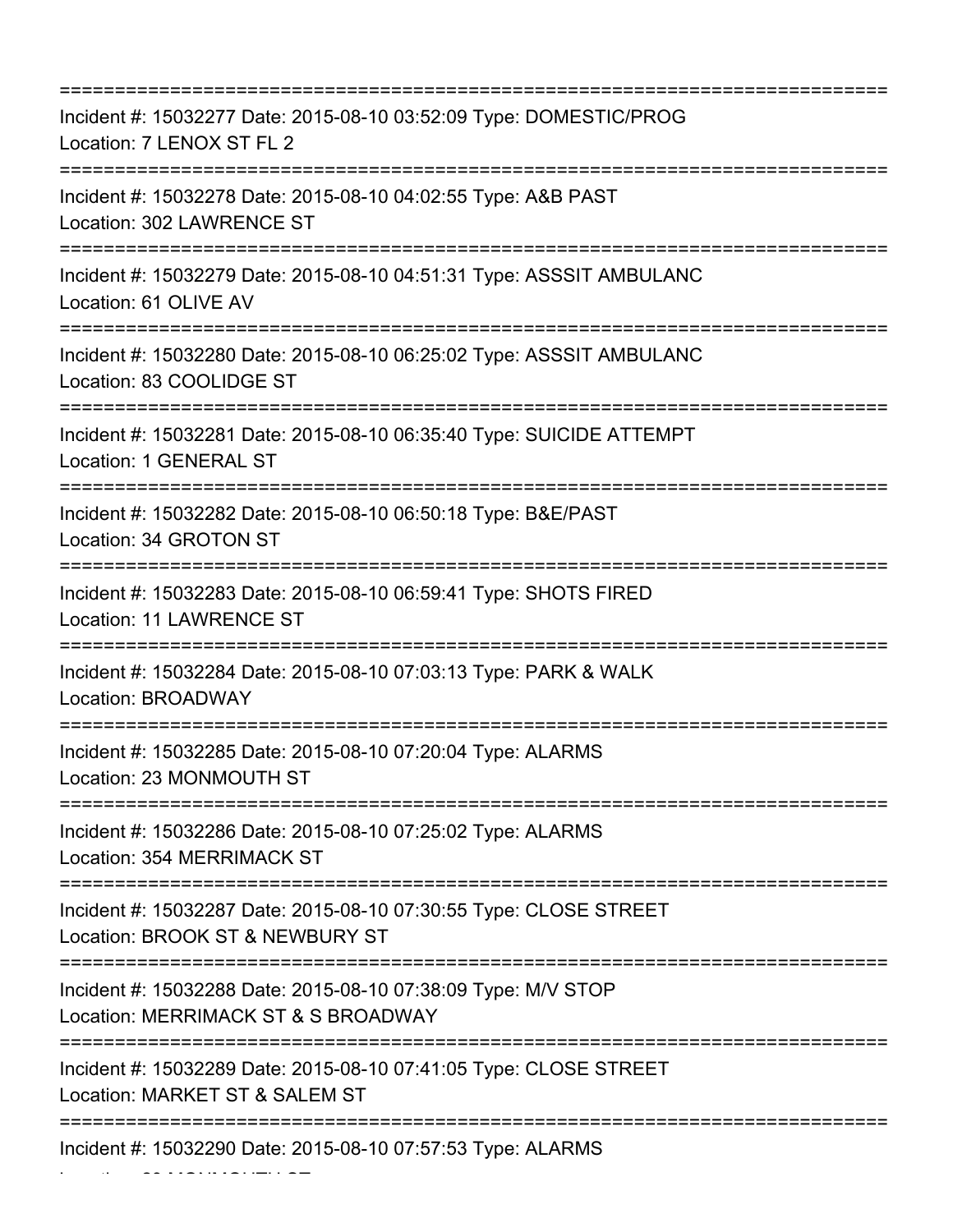| Incident #: 15032291 Date: 2015-08-10 08:13:31 Type: M/V STOP<br>Location: BEACON ST & GLENN ST<br>=======================                                 |
|------------------------------------------------------------------------------------------------------------------------------------------------------------|
| Incident #: 15032292 Date: 2015-08-10 08:19:00 Type: ASSSIT AMBULANC<br>Location: 197 OSGOOD ST<br>=========================                               |
| Incident #: 15032293 Date: 2015-08-10 08:30:39 Type: AUTO ACC/NO PI<br>Location: BAILEY ST & S UNION ST                                                    |
| Incident #: 15032294 Date: 2015-08-10 08:32:30 Type: LARCENY/PAST<br>Location: ARLINGTON SCHOOL / CHELSFORD ST & ARLINGTON ST                              |
| Incident #: 15032295 Date: 2015-08-10 08:40:13 Type: AUTO ACC/NO PI<br>Location: 287 JACKSON ST<br>===============================<br>-------------------- |
| Incident #: 15032296 Date: 2015-08-10 08:59:12 Type: ALARMS<br>Location: 131 BURKE ST                                                                      |
| Incident #: 15032297 Date: 2015-08-10 09:02:42 Type: AUTO ACC/NO PI<br>Location: ARLINGTON ST & LAWRENCE ST                                                |
| Incident #: 15032298 Date: 2015-08-10 09:09:07 Type: DRUG VIO<br>Location: 321 HAMPSHIRE ST                                                                |
| Incident #: 15032299 Date: 2015-08-10 09:14:12 Type: INVESTIGATION<br>Location: 188 ARLINGTON ST                                                           |
| Incident #: 15032300 Date: 2015-08-10 09:24:25 Type: TOW OF M/V<br>Location: 73 BUTLER ST                                                                  |
| Incident #: 15032301 Date: 2015-08-10 09:31:11 Type: NOTIFICATION<br>Location: 120 BOWDOIN ST                                                              |
| Incident #: 15032302 Date: 2015-08-10 09:36:27 Type: M/V STOP<br>Location: 6684DL / S UNION ST & WINTHROP AV                                               |
| Incident #: 15032303 Date: 2015-08-10 09:38:51 Type: LIC PLATE STO<br>Location: 185 NEWBURY ST                                                             |
| Incident #: 15032304 Date: 2015-08-10 09:42:29 Type: M/V STOP                                                                                              |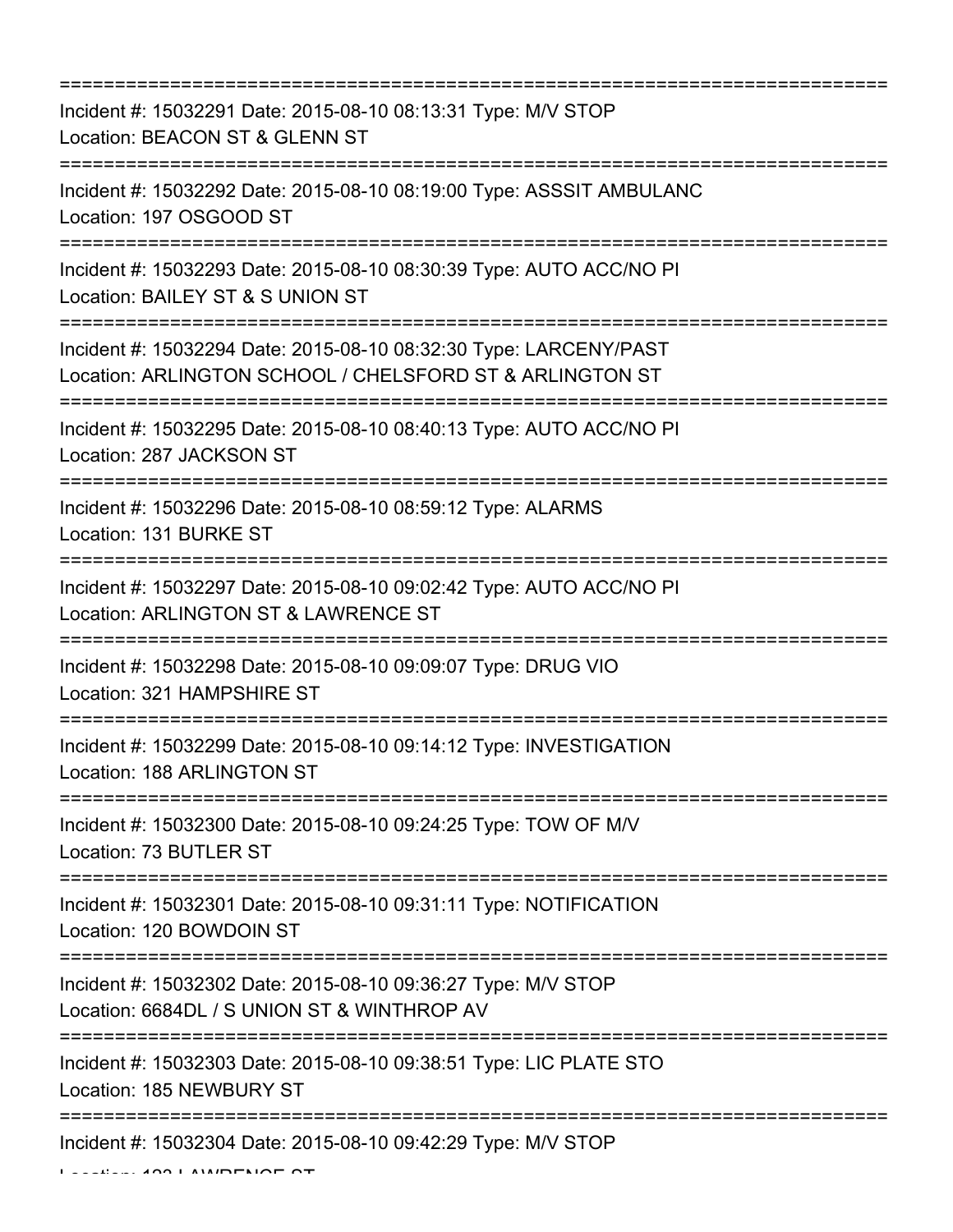=========================================================================== Incident #: 15032305 Date: 2015-08-10 09:58:01 Type: RECOV/STOL/MV Location: MASON ST & SHOWELL CT =========================================================================== Incident #: 15032306 Date: 2015-08-10 10:02:50 Type: CK WELL BEING Location: COMMONWEALTH DR & MARSTON ST =========================================================================== Incident #: 15032307 Date: 2015-08-10 10:11:20 Type: M/V STOP Location: 599 CANAL ST =========================================================================== Incident #: 15032308 Date: 2015-08-10 10:13:18 Type: M/V STOP Location: 439 S UNION ST =========================================================================== Incident #: 15032310 Date: 2015-08-10 10:14:49 Type: GEN OFFENCES Location: 35 LEROY AV =========================================================================== Incident #: 15032309 Date: 2015-08-10 10:14:50 Type: PARK & WALK Location: BRADFORD ST & BROADWAY =========================================================================== Incident #: 15032312 Date: 2015-08-10 10:31:08 Type: ALARM/BURG Location: 9 POWERS ST =========================================================================== Incident #: 15032311 Date: 2015-08-10 10:31:51 Type: PARK & WALK Location: BROADWAY =========================================================================== Incident #: 15032313 Date: 2015-08-10 10:51:28 Type: M/V STOP Location: S UNION ST & WINTHROP AV =========================================================================== Incident #: 15032314 Date: 2015-08-10 10:55:05 Type: M/V STOP Location: COMMON ST & NEWBURY ST =========================================================================== Incident #: 15032315 Date: 2015-08-10 10:56:00 Type: LARCENY/PAST Location: 45 TYLER ST =========================================================================== Incident #: 15032316 Date: 2015-08-10 10:59:36 Type: WARRANT SERVE Location: 83 E HAVERHILL ST =========================================================================== Incident #: 15032318 Date: 2015-08-10 11:19:21 Type: SUS PERS/MV Location: 495 RIVERSIDE DR =========================================================================== Incident #: 15032317 Date: 2015-08-10 11:21:53 Type: M/V STOP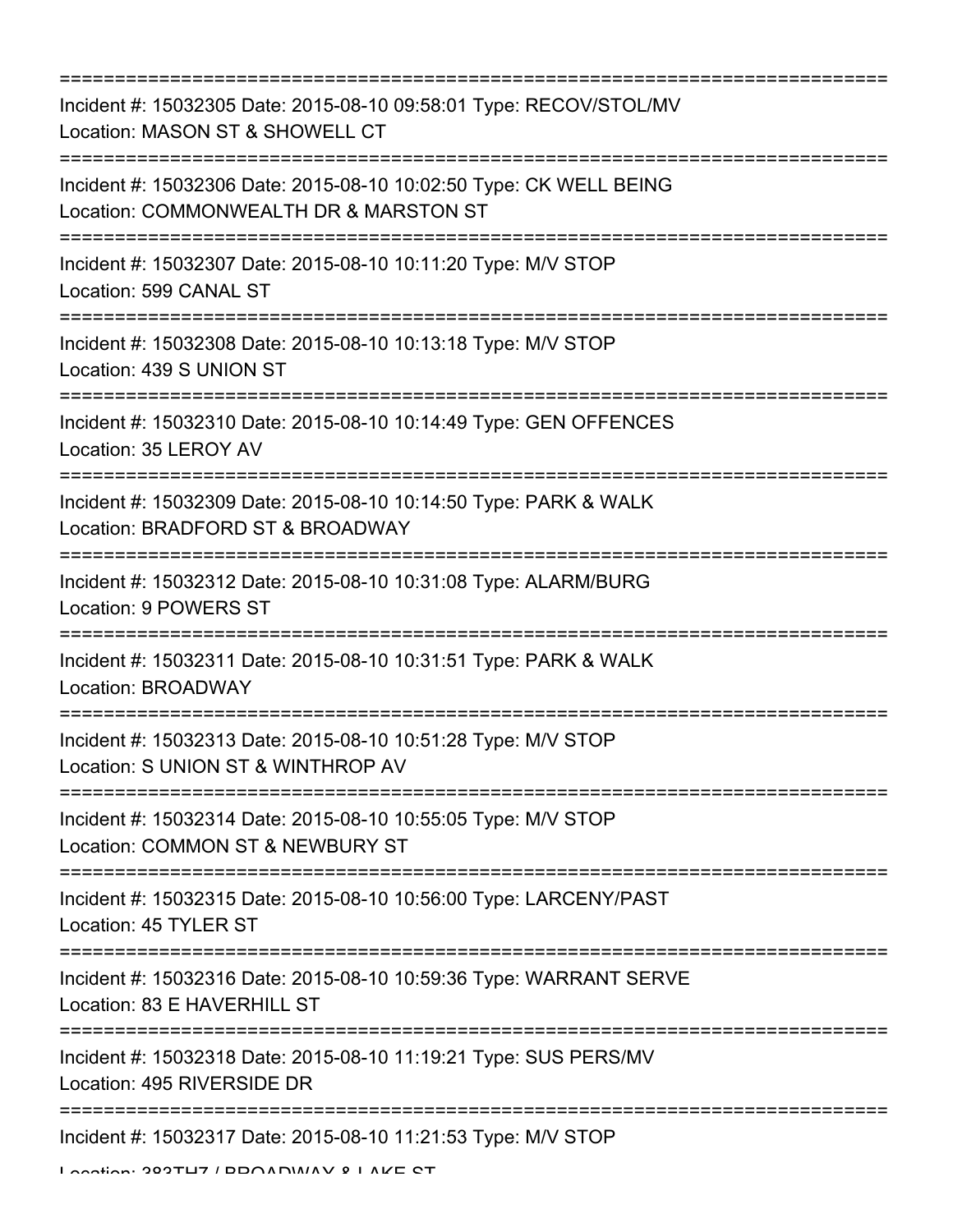| Incident #: 15032319 Date: 2015-08-10 11:24:13 Type: M/V STOP<br>Location: 3CP543 / 26 AVON ST                                      |
|-------------------------------------------------------------------------------------------------------------------------------------|
| Incident #: 15032320 Date: 2015-08-10 11:26:44 Type: M/V STOP<br>Location: R31323 / 360 MERRIMACK ST<br>:========================== |
| Incident #: 15032321 Date: 2015-08-10 11:38:10 Type: B&E/PAST<br>Location: 7 EXCHANGE ST FL 1ST                                     |
| Incident #: 15032322 Date: 2015-08-10 11:41:40 Type: B&E FOLLOW UP<br>Location: 34 GROTON ST                                        |
| Incident #: 15032323 Date: 2015-08-10 11:44:42 Type: WARRANT SERVE<br>Location: 181 ARLINGTON ST FL 2                               |
| =======================<br>Incident #: 15032324 Date: 2015-08-10 11:57:12 Type: M/V STOP<br>Location: AMES ST & ESSEX ST            |
| Incident #: 15032325 Date: 2015-08-10 11:59:49 Type: A&B PROG<br>Location: 356 LOWELL ST #2<br>==================                   |
| Incident #: 15032326 Date: 2015-08-10 12:00:13 Type: TOW OF M/V<br>Location: 199 WILLOW ST                                          |
| Incident #: 15032327 Date: 2015-08-10 12:05:20 Type: M/V STOP<br>Location: AMES ST & LOWELL ST                                      |
| Incident #: 15032328 Date: 2015-08-10 12:09:23 Type: STOLEN PROP<br>Location: 39 FOSTER ST                                          |
| Incident #: 15032329 Date: 2015-08-10 12:23:57 Type: INVEST CONT<br>Location: 7 EXCHANGE ST                                         |
| Incident #: 15032330 Date: 2015-08-10 12:43:50 Type: M/V STOP<br>Location: AMESBURY ST & LOWELL ST                                  |
| Incident #: 15032331 Date: 2015-08-10 12:44:08 Type: GENERAL SERV<br>Location: 24 MEDFORD ST                                        |
| Incident #: 15032332 Date: 2015-08-10 12:54:35 Type: MV/BLOCKING<br>Location: 674 LOWELL ST                                         |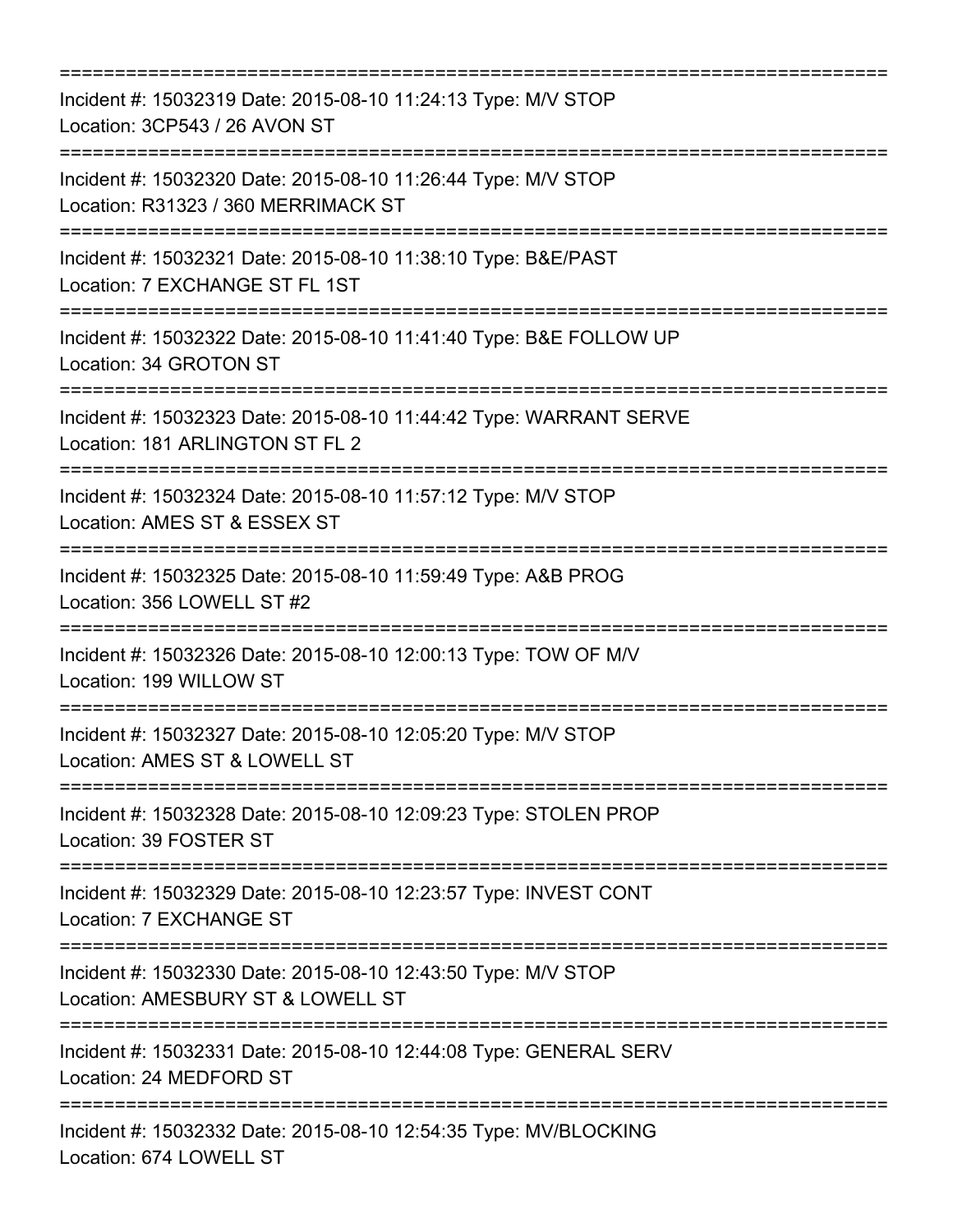Incident #: 15032333 Date: 2015-08-10 13:23:39 Type: ALARM/BURG Location: BEAUTY SALON / 402 BROADWAY #UNIT 1 =========================================================================== Incident #: 15032334 Date: 2015-08-10 13:33:13 Type: M/V STOP Location: 342 BROADWAY =========================================================================== Incident #: 15032335 Date: 2015-08-10 14:01:31 Type: M/V STOP Location: 30 PEARL ST =========================================================================== Incident #: 15032336 Date: 2015-08-10 14:07:42 Type: MEDIC SUPPORT Location: 153 NEWBURY ST =========================================================================== Incident #: 15032337 Date: 2015-08-10 14:07:53 Type: SUICIDE ATTEMPT Location: 48 HOLLY ST =========================================================================== Incident #: 15032338 Date: 2015-08-10 14:11:21 Type: STOL/MV/PAS Location: 27 MANCHESTER ST =========================================================================== Incident #: 15032339 Date: 2015-08-10 14:49:18 Type: FIGHT Location: SUMMER ST & NEWBURY ST =========================================================================== Incident #: 15032340 Date: 2015-08-10 15:13:46 Type: INVESTIGATION Location: BRUCE SCHOOL / 135 BUTLER ST =========================================================================== Incident #: 15032341 Date: 2015-08-10 15:16:41 Type: ANIMAL COMPL Location: FRANKLIN ST & HAVERHILL ST =========================================================================== Incident #: 15032342 Date: 2015-08-10 15:18:15 Type: B&E/PAST Location: 34 CHESTNUT ST =========================================================================== Incident #: 15032343 Date: 2015-08-10 15:29:23 Type: M/V STOP Location: 392 ESSEX ST =========================================================================== Incident #: 15032344 Date: 2015-08-10 15:29:49 Type: LARCENY/PAST Location: SUNOCO SERVICE, SANCHEZ / 599 BROADWAY =========================================================================== Incident #: 15032345 Date: 2015-08-10 15:41:33 Type: SHOPLIFTING Location: WALGREENS / 220 S BROADWAY =========================================================================== Incident #: 15032346 Date: 2015-08-10 15:42:49 Type: M/V STOP Location: BROADWAY & CANAL ST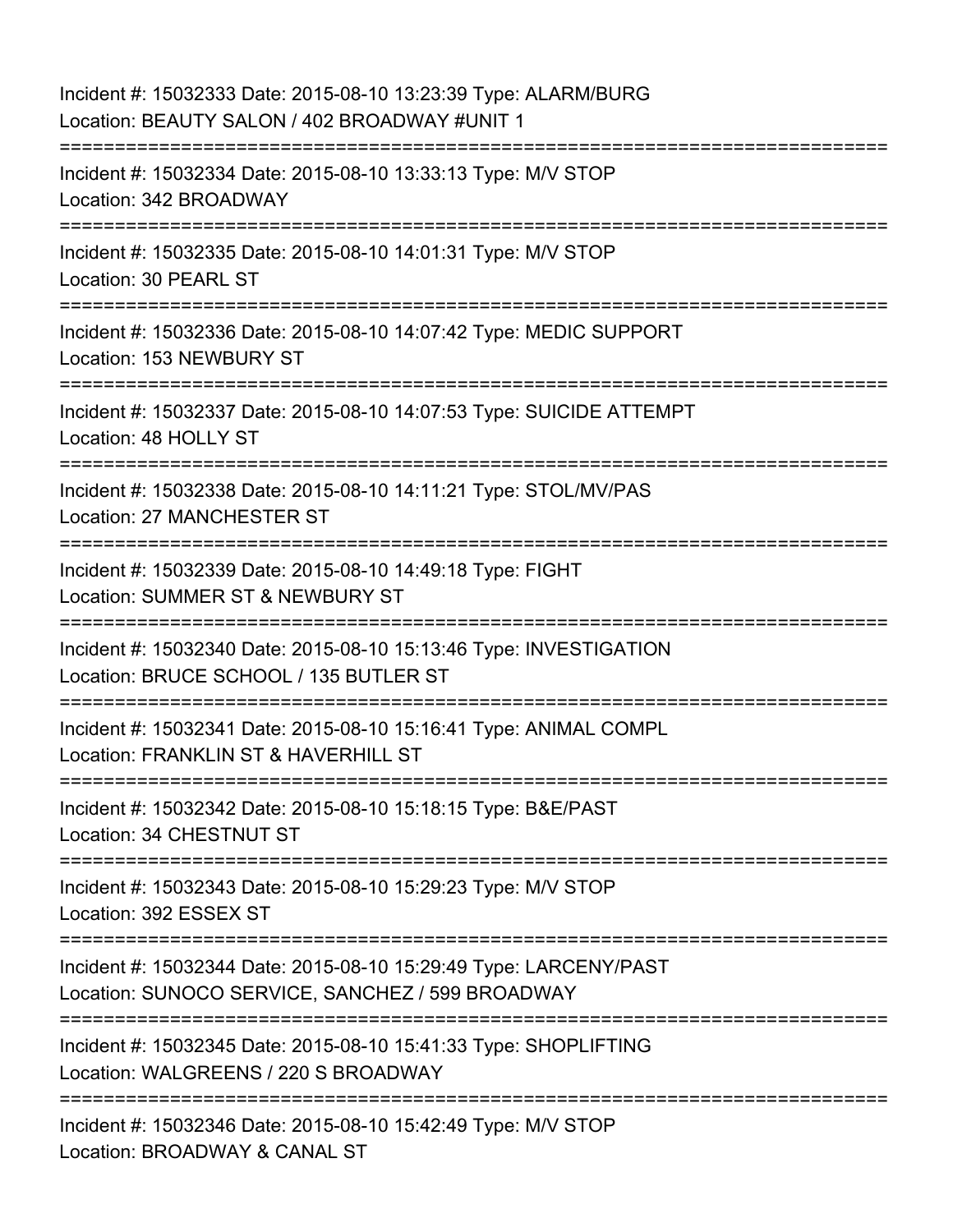Incident #: 15032347 Date: 2015-08-10 15:56:57 Type: STOL/MV/PAS Location: 386 PARK ST =========================================================================== Incident #: 15032348 Date: 2015-08-10 16:03:09 Type: 209A/SERVE Location: 213 FARNHAM ST FL 2 =========================================================================== Incident #: 15032349 Date: 2015-08-10 16:09:34 Type: AUTO ACC/NO PI Location: EXETER ST & WINTHROP AV =========================================================================== Incident #: 15032350 Date: 2015-08-10 16:22:03 Type: THREATS Location: 208 CARLTON ST FL 2ND =========================================================================== Incident #: 15032351 Date: 2015-08-10 16:33:48 Type: INVESTIGATION Location: 10A TENNEY ST =========================================================================== Incident #: 15032352 Date: 2015-08-10 16:50:32 Type: WIRE DOWN Location: 23 MILFORD ST =========================================================================== Incident #: 15032353 Date: 2015-08-10 16:52:07 Type: SUS PERS/MV Location: 62 THORNDIKE ST =========================================================================== Incident #: 15032354 Date: 2015-08-10 17:10:19 Type: AUTO ACC/NO PI Location: BAILEY ST & PARKER ST =========================================================================== Incident #: 15032355 Date: 2015-08-10 17:36:10 Type: DISORDERLY Location: 34 EUTAW ST =========================================================================== Incident #: 15032356 Date: 2015-08-10 17:42:19 Type: GANG Location: 286 HOWARD ST =========================================================================== Incident #: 15032358 Date: 2015-08-10 17:50:33 Type: LOST PROPERTY Location: ESSEX ST =========================================================================== Incident #: 15032357 Date: 2015-08-10 17:51:35 Type: M/V STOP Location: LAWRENCE ST & SARATOGA ST =========================================================================== Incident #: 15032359 Date: 2015-08-10 17:57:18 Type: M/V STOP Location: 616 ESSEX ST =========================================================================== Incident #: 15032360 Date: 2015-08-10 18:18:11 Type: SPECIAL CHECK Location: 294 HOWARD ST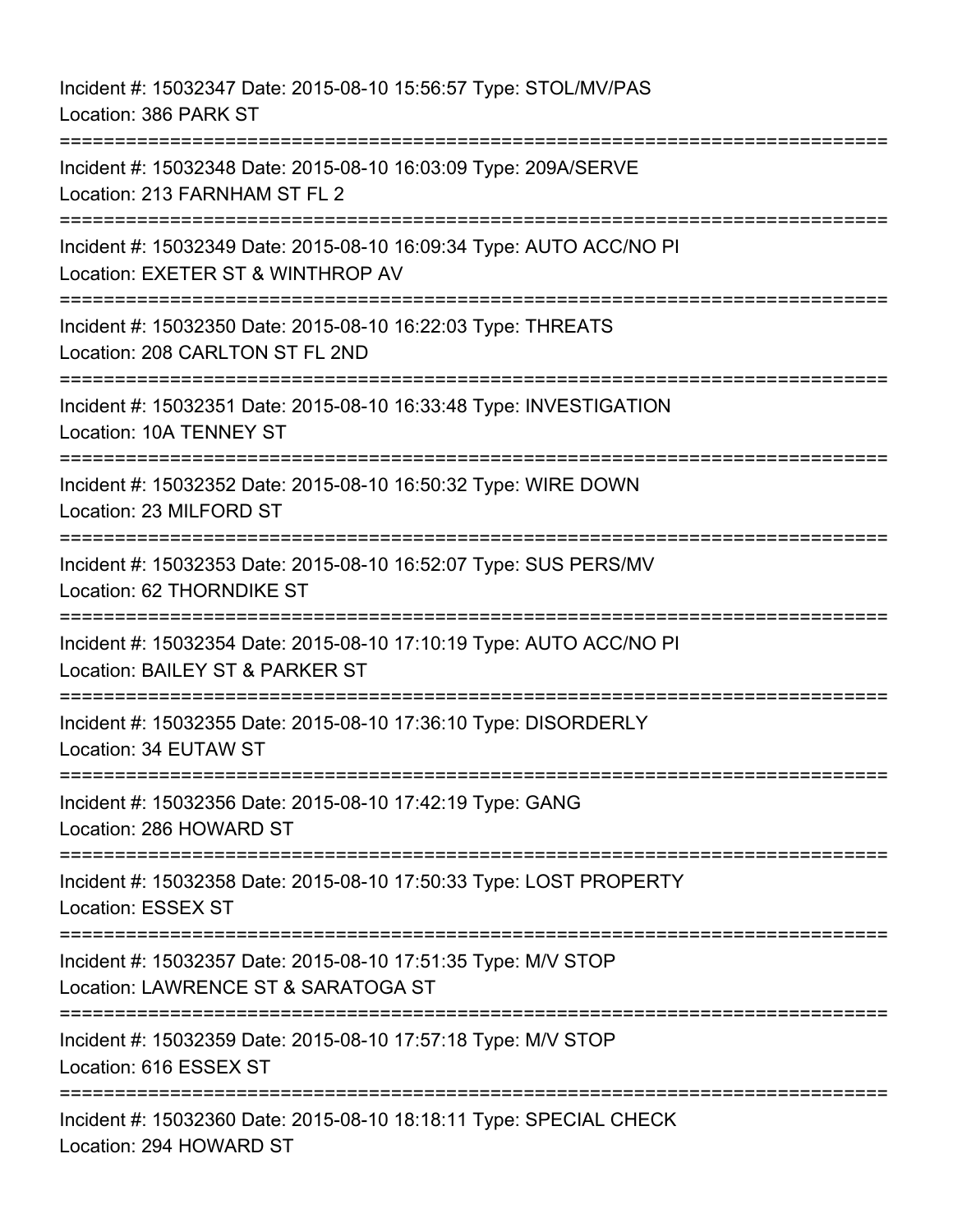Incident #: 15032362 Date: 2015-08-10 18:19:18 Type: ALARM/BURG Location: DPW / 31 AUBURN ST =========================================================================== Incident #: 15032361 Date: 2015-08-10 18:19:20 Type: ALARM/BURG Location: 150 ARLINGTON ST =========================================================================== Incident #: 15032363 Date: 2015-08-10 18:28:52 Type: NOISE ORD Location: 229 HOWARD ST =========================================================================== Incident #: 15032365 Date: 2015-08-10 18:31:45 Type: DISTURBANCE Location: 77 CAMBRIDGE ST FL 3 =========================================================================== Incident #: 15032364 Date: 2015-08-10 18:32:39 Type: NOISE ORD Location: BOAT RAMP =========================================================================== Incident #: 15032366 Date: 2015-08-10 18:34:35 Type: M/V STOP Location: BROADWAY & MANCHESTER ST =========================================================================== Incident #: 15032367 Date: 2015-08-10 18:43:10 Type: CK WELL BEING Location: 81 CROSS ST #2 FL 2 =========================================================================== Incident #: 15032368 Date: 2015-08-10 18:47:00 Type: WOMAN DOWN Location: MCDONALDS / 50 BROADWAY =========================================================================== Incident #: 15032369 Date: 2015-08-10 18:51:12 Type: WARRANT SERVE Location: 30 EASTON ST =========================================================================== Incident #: 15032370 Date: 2015-08-10 18:56:49 Type: ALARM/BURG Location: 165 CRAWFORD ST =========================================================================== Incident #: 15032371 Date: 2015-08-10 18:57:59 Type: DISTURBANCE Location: 10 KEMPTON CT #2 FL 3 =========================================================================== Incident #: 15032372 Date: 2015-08-10 19:00:41 Type: SUS PERS/MV Location: BASSWOOD ST & JUNIPER ST =========================================================================== Incident #: 15032374 Date: 2015-08-10 19:04:08 Type: FRAUD Location: 39 BOWDOIN ST =========================================================================== Incident #: 15032373 Date: 2015-08-10 19:09:08 Type: COURT DOC SERVE Location: 27 KENDALL ST

===========================================================================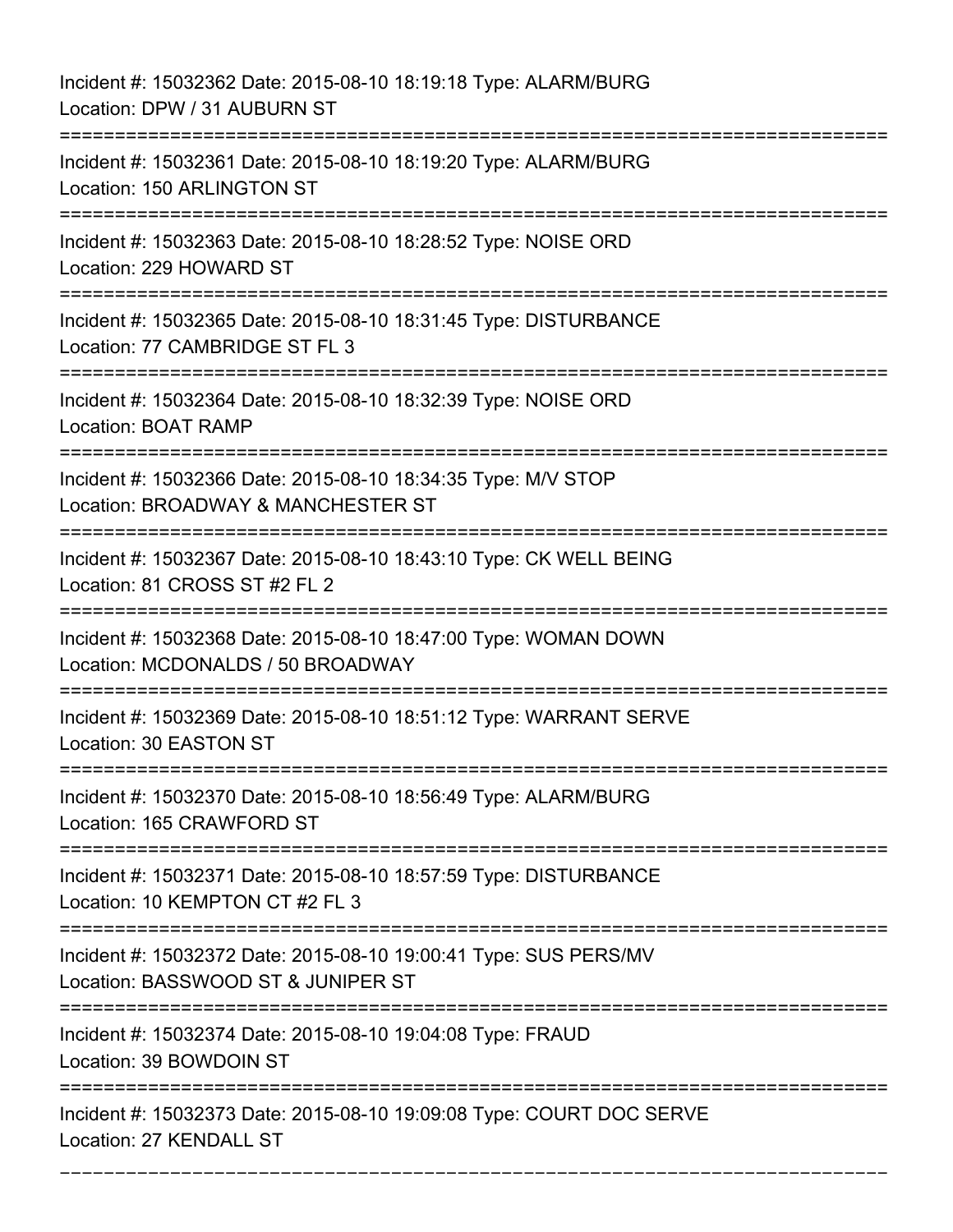Incident #: 15032375 Date: 2015-08-10 19:14:27 Type: THREATS Location: 302 LAWRENCE ST =========================================================================== Incident #: 15032376 Date: 2015-08-10 19:19:23 Type: SUS PERS/MV Location: DENNYS / 160 WINTHROP AV =========================================================================== Incident #: 15032377 Date: 2015-08-10 19:31:08 Type: SUS PERS/MV Location: BUTLER ST & MARGIN ST =========================================================================== Incident #: 15032378 Date: 2015-08-10 19:32:33 Type: M/V STOP Location: BRUCE ST & PARK ST =========================================================================== Incident #: 15032379 Date: 2015-08-10 19:33:55 Type: DOMESTIC/PROG Location: 170 COMMON ST FL 2ND =========================================================================== Incident #: 15032380 Date: 2015-08-10 19:40:50 Type: DISORDERLY Location: 154 WILLOW ST #1 FL 1 =========================================================================== Incident #: 15032381 Date: 2015-08-10 19:41:49 Type: AUTO ACC/NO PI Location: 36 LENOX ST =========================================================================== Incident #: 15032382 Date: 2015-08-10 19:48:54 Type: INVEST CONT Location: 29 KENDRICK ST =========================================================================== Incident #: 15032384 Date: 2015-08-10 19:54:53 Type: COURT DOC SERVE Location: 31 WOODLAND ST =========================================================================== Incident #: 15032383 Date: 2015-08-10 19:55:09 Type: DISTURBANCE Location: 6 LEXINGTON ST =========================================================================== Incident #: 15032385 Date: 2015-08-10 19:56:14 Type: INVEST CONT Location: 2 MUSEUM SQ #716 FL 7 =========================================================================== Incident #: 15032386 Date: 2015-08-10 19:59:15 Type: FIRE Location: 169 FERRY ST =========================================================================== Incident #: 15032387 Date: 2015-08-10 20:10:00 Type: COURT DOC SERVE Location: 17 THORNTON AV =========================================================================== Incident #: 15032388 Date: 2015-08-10 20:22:52 Type: ALARM/BURG Location: 270 CANAL ST #316 ===========================================================================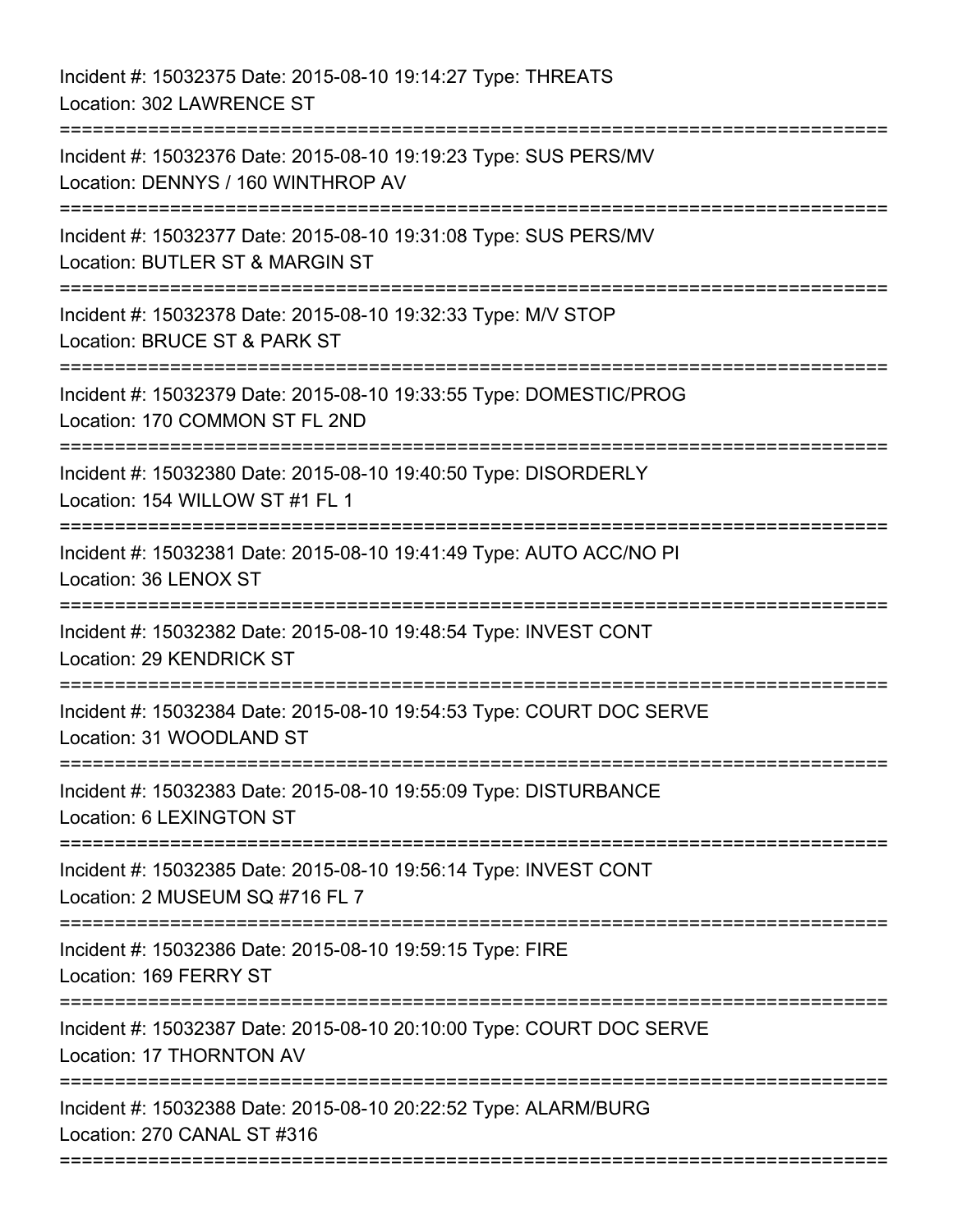| Incident #: 15032389 Date: 2015-08-10 20:23:39 Type: COURT DOC SERVE<br>Location: 1 ARROW TER                            |
|--------------------------------------------------------------------------------------------------------------------------|
| Incident #: 15032390 Date: 2015-08-10 20:29:11 Type: AUTO ACC/PED<br>Location: 28 HOLLY ST                               |
| Incident #: 15032391 Date: 2015-08-10 20:48:46 Type: NOISE ORD<br>Location: SOUTH LAWRENCE EAST SCHOOL / 165 CRAWFORD ST |
| Incident #: 15032392 Date: 2015-08-10 20:51:39 Type: COURT DOC SERVE<br>Location: 12 BEDFORD ST                          |
| Incident #: 15032393 Date: 2015-08-10 20:52:23 Type: NOISE ORD<br>Location: 25 ORCHARD ST                                |
| Incident #: 15032394 Date: 2015-08-10 20:53:42 Type: ALARM/BURG<br>Location: 402 BROADWAY                                |
| Incident #: 15032395 Date: 2015-08-10 20:56:50 Type: COURT DOC SERVE<br>Location: 3B PROVIDENCE ST                       |
| Incident #: 15032396 Date: 2015-08-10 21:05:35 Type: COURT DOC SERVE<br>Location: 638 HAVERHILL ST                       |
| Incident #: 15032398 Date: 2015-08-10 21:05:59 Type: LIC PLATE STO<br>Location: 79 BROOK ST                              |
| Incident #: 15032397 Date: 2015-08-10 21:06:23 Type: COURT DOC SERVE<br>Location: 31 WOODLAND ST                         |
| Incident #: 15032399 Date: 2015-08-10 21:16:49 Type: ALARM/BURG<br>Location: THE PARTHUM SCHOOL / 258 E HAVERHILL ST     |
| Incident #: 15032400 Date: 2015-08-10 21:18:35 Type: LIC PLATE STO<br>Location: 30 MYRTLE CT                             |
| Incident #: 15032401 Date: 2015-08-10 21:24:12 Type: GENERAL SERV<br>Location: LEONARD SCHOOL / 60 ALLEN ST              |
| Incident #: 15032402 Date: 2015-08-10 21:45:40 Type: NEIGHBOR PROB<br>Location: 219 E HAVERHILL ST                       |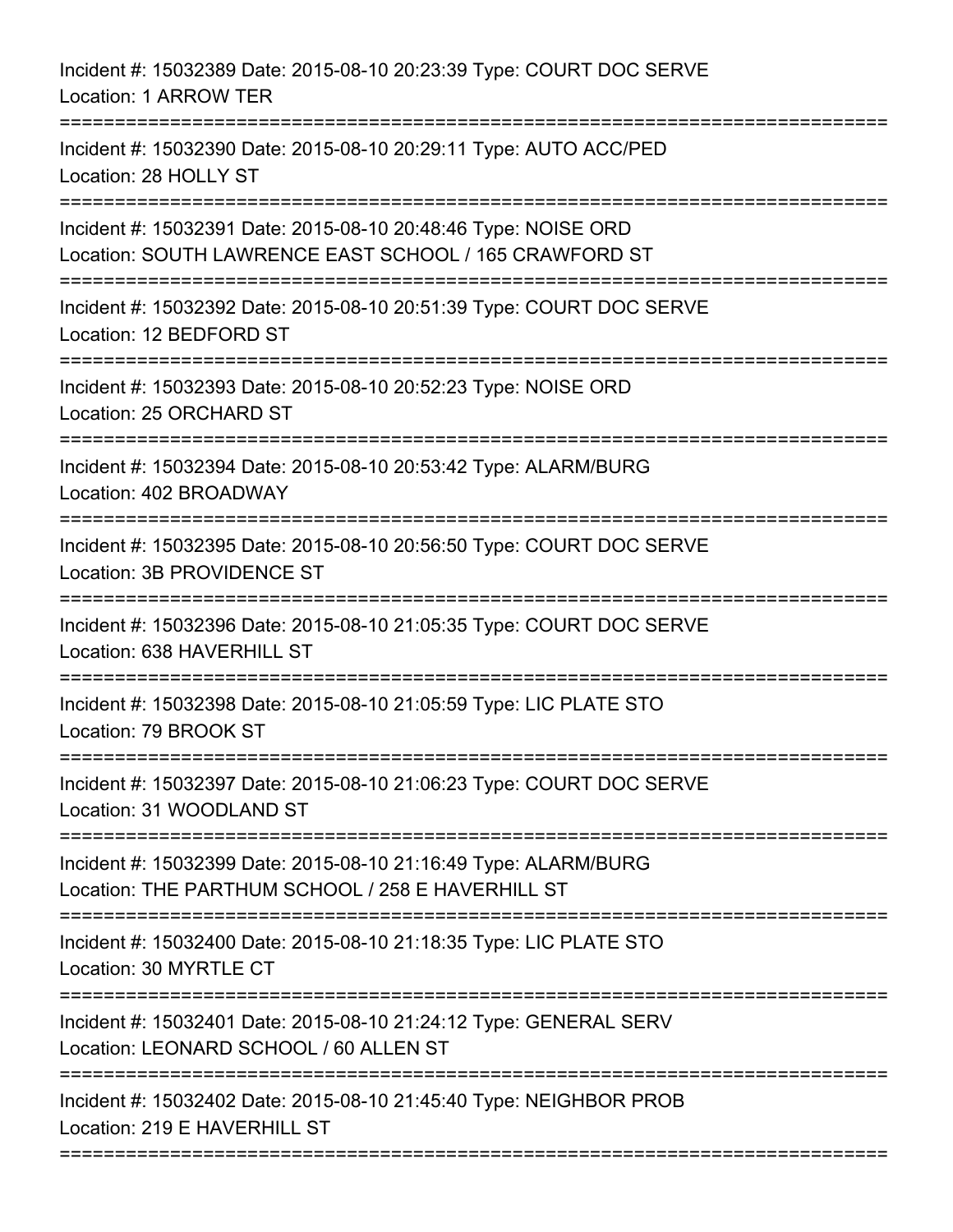Location: 95 SAUNDERS ST

| Incident #: 15032404 Date: 2015-08-10 21:53:55 Type: NOISE ORD<br>Location: KRESS ST & WOODLAND ST                                  |
|-------------------------------------------------------------------------------------------------------------------------------------|
| Incident #: 15032405 Date: 2015-08-10 21:56:42 Type: CK WELL BEING<br>Location: 42 SALEM ST                                         |
| Incident #: 15032406 Date: 2015-08-10 22:02:44 Type: SUS PERS/MV<br>Location: 139 MARSTON ST<br>===============================     |
| Incident #: 15032407 Date: 2015-08-10 22:22:38 Type: SHOTS FIRED<br>Location: LOGAN ST & PROSPECT ST                                |
| :========================<br>Incident #: 15032408 Date: 2015-08-10 22:29:44 Type: NOISE ORD<br>Location: FLORENCE AV & HAVERHILL ST |
| Incident #: 15032409 Date: 2015-08-10 22:38:10 Type: NOISE ORD<br><b>Location: MORAN CT</b>                                         |
| Incident #: 15032410 Date: 2015-08-10 22:41:38 Type: MEDIC SUPPORT<br>Location: 4A BLANCHARD ST                                     |
| Incident #: 15032411 Date: 2015-08-10 22:43:30 Type: NOISE ORD<br>Location: 107 ARLINGTON ST                                        |
| Incident #: 15032412 Date: 2015-08-10 23:05:02 Type: DOMESTIC/PROG<br>Location: PORTUGUESE A SALAZAR CLUB / 2 SARATOGA ST           |
| Incident #: 15032413 Date: 2015-08-10 23:13:27 Type: SUS PERS/MV<br>Location: BODWELL ST & GREENWOOD ST                             |
| Incident #: 15032414 Date: 2015-08-10 23:15:27 Type: SUS PERS/MV<br>Location: 77 GROTON ST                                          |
| Incident #: 15032415 Date: 2015-08-10 23:17:00 Type: DK (DRUNK)<br>Location: BROADWAY & CROSS ST                                    |
| Incident #: 15032416 Date: 2015-08-10 23:54:35 Type: UNWANTEDGUEST<br>Location: 204 S UNION ST FL 3RD                               |
|                                                                                                                                     |